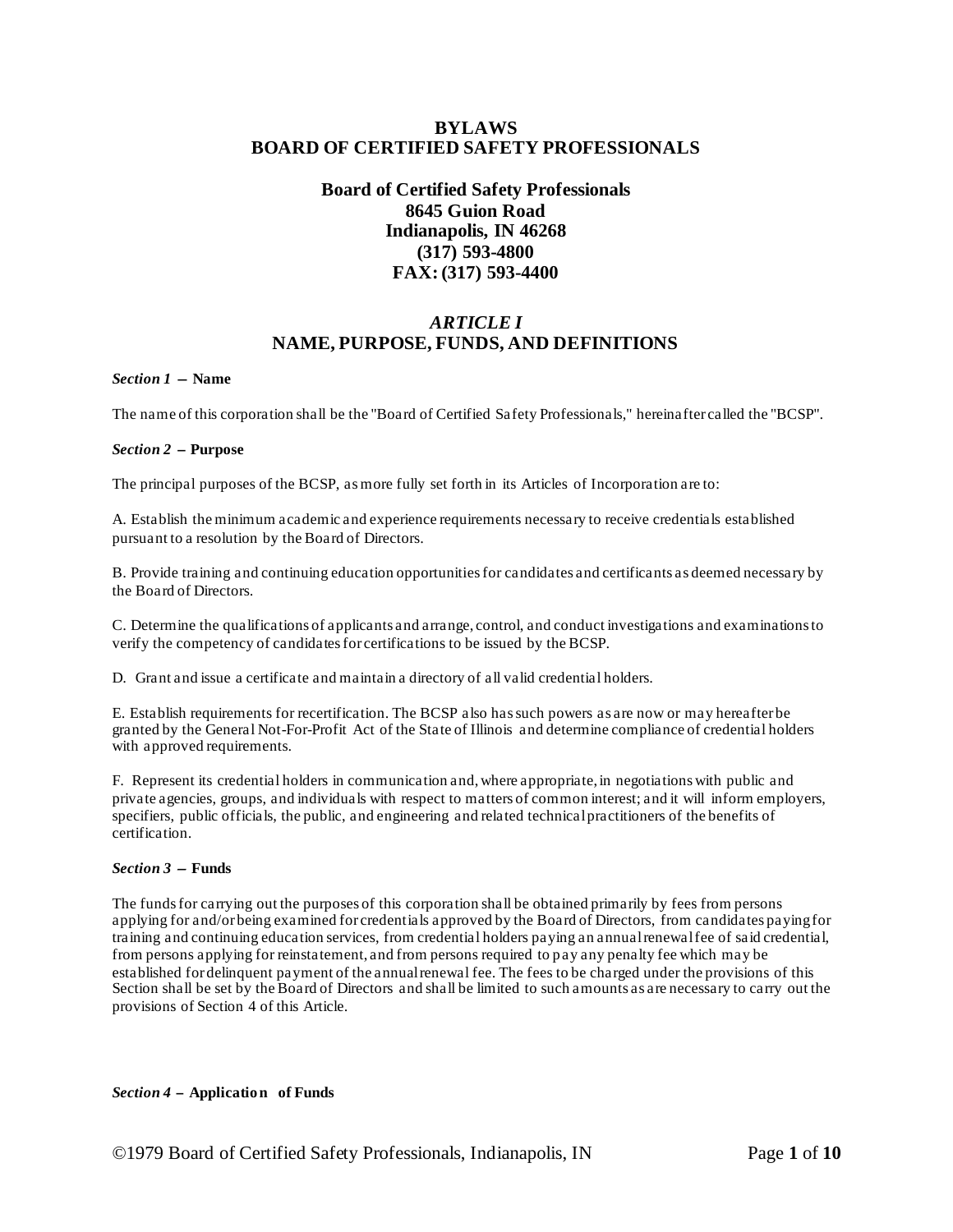The funds obtained under the provisions of Section 3 shall be applied to defraying the expenses of the administration of this corporation, including the publication of such information relating to requisites for the credentials and such other functions and activities which are within the scope of Section 2 of this Article.

## *Section 5* **- Definitions**

For the purposes of these Bylaws, the terms listed below are defined as follows:

A. Credential - A certification or designation denoting that an individual has met a set of standards established by the BCSP.

B. Certification  $-$  A credential denoting that an individual has met a set of standards and demonstrated competency by examination after completing an application and evaluation process and continues to meet requirements to retain the credential.

C. Designation - A credential denoting that an individual or organization has met standards established to achieve and retain the credential and demonstrated such compliance through an application and evaluation process.

D. Certificate  $-$  A document issued by BCSP to an individual indicating that the individual named in the document has met the requirements for the credential named therein. Possessing a certificate does not necessarily imply that the holder of the certificate is currently certified.

# *ARTICLE II* **OFFICES AND REGISTERED AGENT**

#### *Section 1* **- Offices**

The corporation shall continuously maintain in the State of Illinois a registered office and a registered agent whose business office is identical with such registered office and may have other offices within or outside the state.

# *ARTICLE III* **BOARD OF DIRECTORS**

#### *Section 1 -* **General Powers**

The affairs of this corporation shall be governed by its Board of Directors, herein called the "Board".

### *Section 2* **- Number and Tenure**

The number of Directors on the Board shall be no less than nine and a maximum number of fourteen Directors and consist of a diverse representation of the certification population as recommended by the Nominations and Board Development Committee and approved by the Board. There shall be at least one Public Director on the Board. In the event that the Board falls below nine members, the Board shall expediently select a candidate(s) to fulfill the empty position(s). Directors may serve for two (2) consecutive terms of up to three (3) years each, except for the Immediate Past-President, who, if in his/her second term of office as a Director has expired after he/she has served as President, shall remain on the Board for an additional year and except for the provisions contained in Article III, Section 5. A full-term shall be three years. A former director who has not served on the Board within the past seven (7) years may serve again if elected.

#### *Section 3* **- Qualifications**

Each Director of the corporation except a Public Director shall hold a valid certification as a Certified Safety Professional. *Section 4* **- Selection**

Directors for a three-year term, or fraction thereof, shall be nominated by anyone holding a valid CSP certification or by an endorsing organization. Should it occur that the second (final) terms of four (4) or more Directors end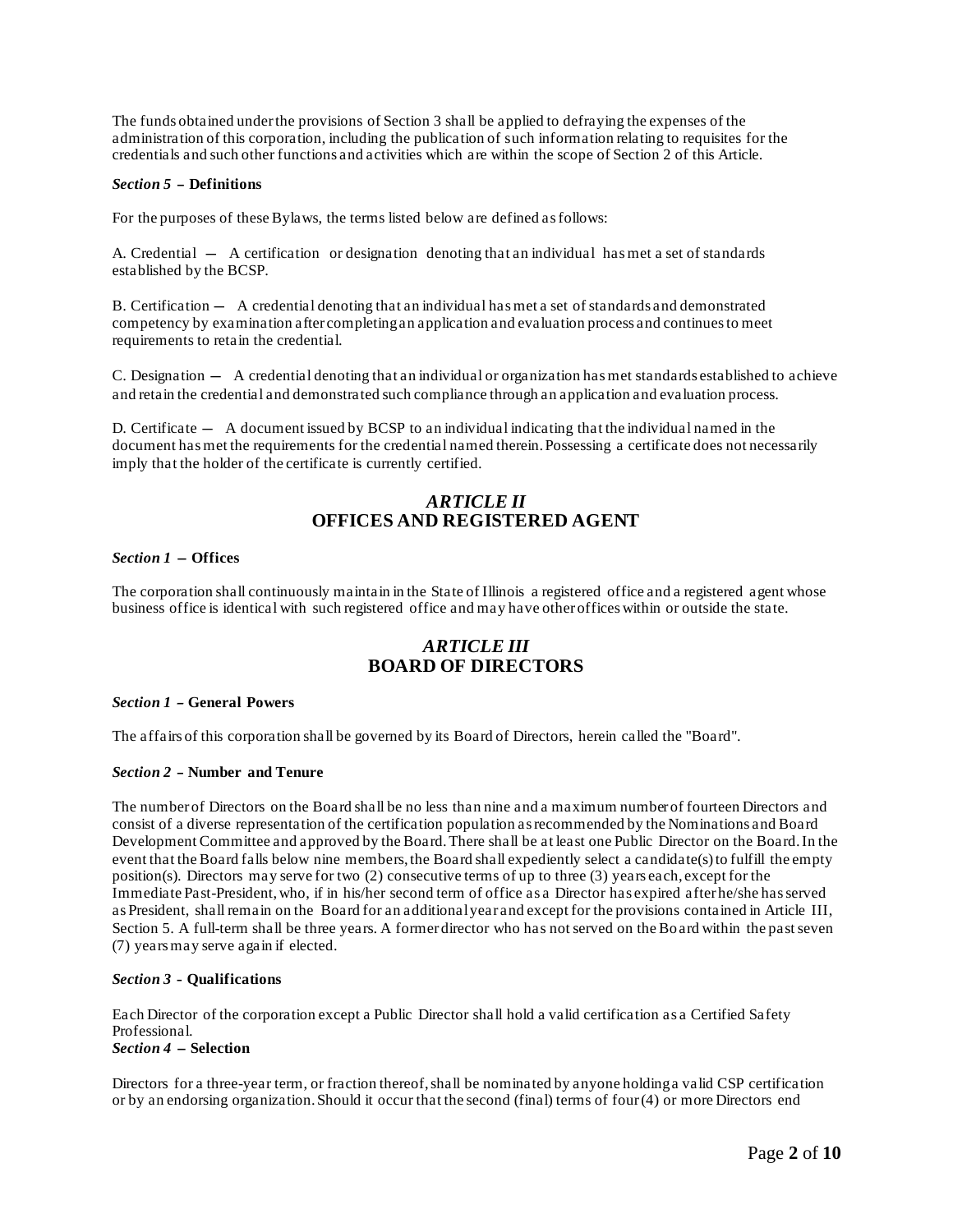simultaneously, the Board may extend the terms of not more than two Directors, each by a single year; or should it occur that the second (final) terms of three (3) Directors end simultaneously, the Board may extend the terms of one Director, for an additional year for the purpose of sustaining continuity of effort. Such extension of terms will require a two-thirds (2/3) vote of the entire Board. Such an extension may not be applied to any individual Director on more than one occasion nor for more than one year.

### *Section 5***-Composition of Board of Directors**

The Board of Directors shall:

A. Elect annually, qualified persons to the Board, as deemed necessary by the Board.

B. Secure from each individual elected, a signed acceptance and submit to the CEO.

#### *Section 6* **- Regular Meetings**

Regular meetings of the Board shall be held at least annually at such time and place as shall be determined by the President of the Board.

## *Section 7* **- Special Meetings**

Special meetings of the Board shall be convened upon the call of the President or a q uorum of Directors, which meetings may be called for any place either within or outside the State of Illinois. Notice of any special meeting of the Board shall be given at least seven (7) days prior thereto by appropriate means (i.e., electronic media, mail, telephone, facsimile, courier, etc.) to Directors at their address as shown by the records of the corporation.

#### *Section 8***- Quorum**

A quorum of the Board of Directors shall exist when a majority of its Directors are present, one of which must be the President, or the Vice President. A majority vote of the Board, a quorum being present and voting, shall be decisive, except for actions to be taken with regard to:

A. Article III, Sections 4 and 13

B. Article IV, Section 3 and 8b

C. Article XII

#### *Section 9* **- Manner of Acting**

The Board is authorized to act when:

A. Legally convened at a meeting of the Board called in accordance with the provisions of Sections 7 and 8 of this Article.

B. Polled by mail or email ballot in accordance with the provisions of the General Not-For-Profit Act of the State of Illinois.

#### *Section 10***-Committees**

The following are established committees of the Board: A. A *Nominations and Board Development Committee* shall consist of at least five Directors including the President, Past-President as chair, Public Director(s), and two Directors, appointed annually by the President.

B. An *Executive Committee* shall consist of the elected officers (President, Vice-President, and Treasurer) which shall be chaired by the President and meet upon his/her call. The immediate Past President shall be a Director for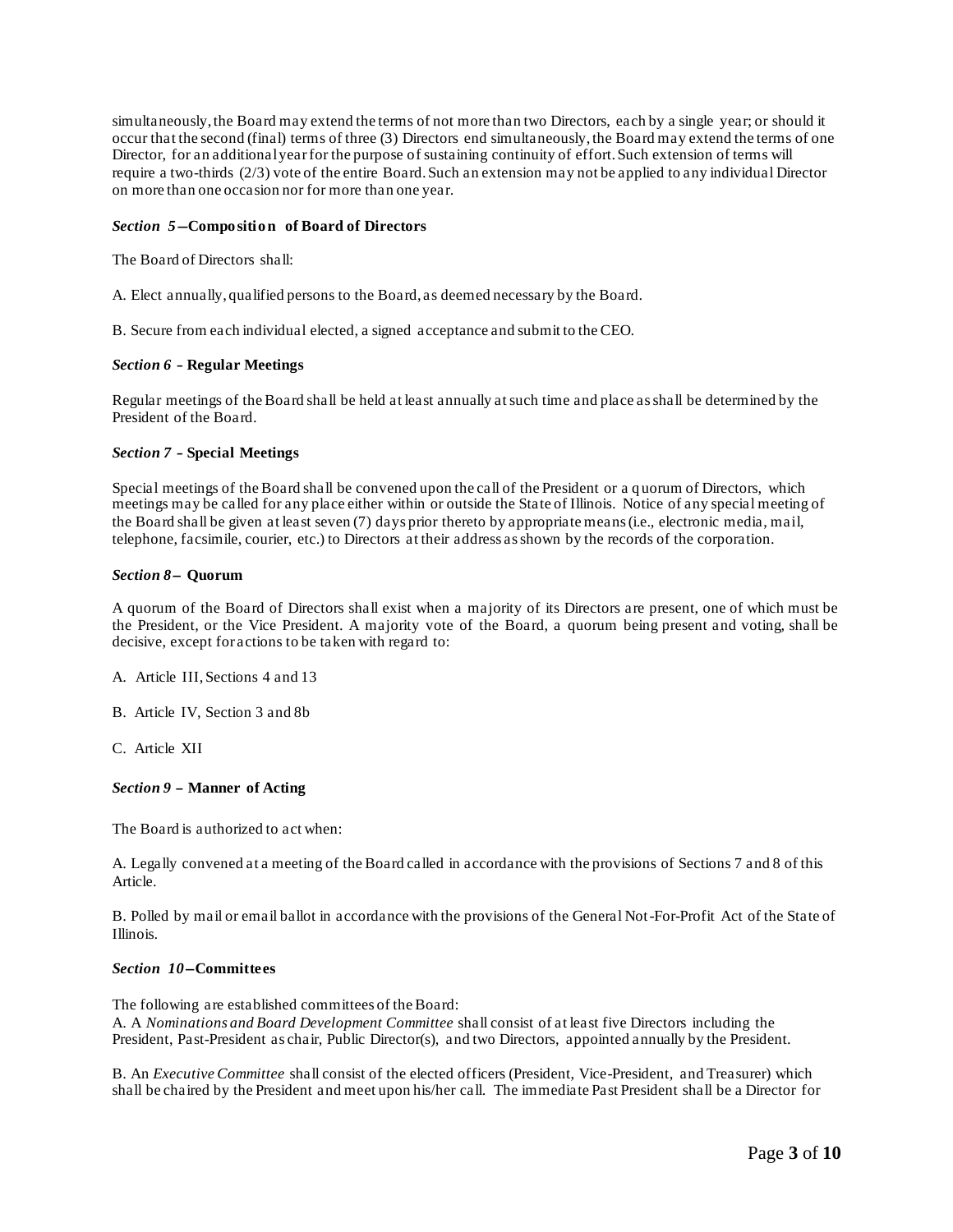one year immediately following his/her term as President and shall serve as a voting member of the Executive Committee.

C. A *Finance Committee* shall be appointed by the President. The Finance Committee shall be chaired by the Treasurer.

D. A *Certification Committee* shall be appointed by the President. The Certification Committee shall be chaired by the Vice President.

E. The President may create ad hoc committees or task forces approved by the Board, in addition to those named in these Bylaws, and delegate to them such powers and duties as deemed advisable. Non -Directors may serve on these ad hoc committees or task forces at the direction of the President.

F. A quorum of a committee exists when a majority of its appointed members are present at a live, telephonic or electronic meeting.

G. A committee is authorized to act when a quorum of its appointed members is present at a meeting or conference call or when polled by mail or email ballot, in accordance with the provisions of the General Not-For-Profit Act of the State of Illinois, and under the direction of its Chair.

H. The Chief Executive Officer is an ex-officio member of all Committees without vote.

#### *Section 11 -* **Judicial Commission**

There shall be a Judicial Commission that shall be responsible for:

A. Conducting hearings related to appeals, disputes, and complaints and reaching final disposition of all such cases in accordance with policies created by the Board.

B. Decisions of the Judicial Commission are final and may not be appealed.

The Judicial Commission shall consist of four to ten non-board members appointed annually for a term of one (1) year by the CEO and reported to the President. The CEO shall assign four Commissioners to each appeal, of which three represent a quorum.

#### *Section12***-Compensation**

Directors shall not receive compensation for their services. The BCSP may provide for insurance coverages and reasonable travel expenses for Directors.

#### *Section 13* **- Removal and Resignation**

A Director may be removed from the Board by an affirmative two-thirds (2/3) vote of the Board. A Director may resign upon providing written notice.

## *ARTICLE IV* **OFFICERS AND EMPLOYEES**

*Section 1* **- Officers**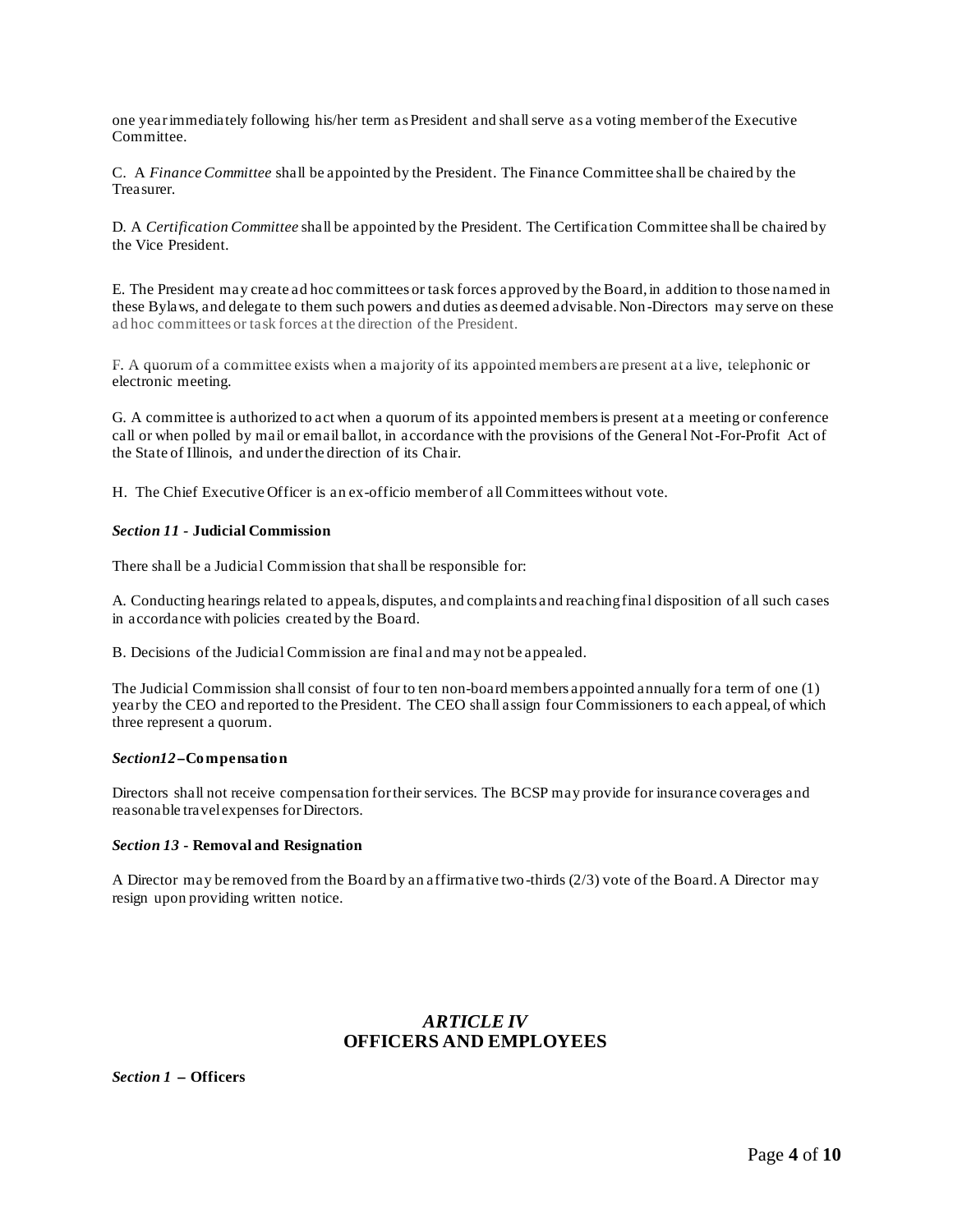Except for the office of Secretary, all elected officers of the corporation shall be chosen from the Board. There shall be a President, a Vice President, and a Treasurer, and such other officers as may be elected in accordance with these Bylaws. The office of Secretary shall be filled by the Chief Executive Officer. A Public Director shall not be eligible to hold any office other than the office of Treasurer.

### *Section 2* **- Election and Term of Office**

The elected officers of the corporation shall be elected annually by the Board at its annual meeting. If a quorum of the Board is not present at the annual meeting, the election of officers shall not be held at that time but shall be held at a meeting to take place as soon thereafter as convenient and where a quorum is present. Vacancies may be filled, or new offices created and filled at any legally convened meeting of the Board. Each elected officer shall hold office until his/her successor shall have been duly elected. Directors elected to any office shall hav e served at least one year as Director, prior to taking such office.

A. The Vice President shall be elected to a one-year term of office and shall be President-elect and serve as President for a one-year term immediately following his or her term as Vice President.

B. If the Vice President is unable to serve a term as President immediately following his or her term as Vice President, any other qualified Director may be elected to the office of President.

C. The Treasurer shall be elected to a two-year term of office. The Treasurer may serve more than one term if so elected.

#### *Section 3* **- Removal and Resignation**

Any officer elected (or appointed) by the Board may be removed by a two-thirds (2/3) vote of the Board. An officer may resign upon providing written notice.

#### *Section 4* **- President**

The President shall be the chief elected officer of the corporation. The President shall oversee the affairs of the corporation and shall preside at all meetings of the Board. The President may sign in this corporate capacity, with the Secretary or any other proper officer of the corporation authorized by the Board, certificates of credentials, deeds, mortgages, bonds, contracts, or any other instrument which the Board has authorized to be executed, except in cases where the signing and execution thereof shall be expressly delegated by the Board or by these Bylaws or by statute to some other officer or agent of the corporation; and in general shall perform all duties as may be prescribed by the Board. The President, or designee, may issue resolutions or statements on behalf of the Board and take official action on matters of national significance without approval of the Board of Directors that is not contrary to BCSP policy.

#### *Section 5* **- Vice President**

In the absence of the President or in the event of his/her inability to act, the Vice President shall perform the duties of the President, and when so acting, shall have all the powers of and be subject to all restrictions upon the office of President. The Vice President shall chair strategic planning activities.

#### *Section 6* **- Secretary**

The Secretary shall oversee the keeping of the minutes of all Board and Executive Committee meetings and perform such other duties as may be assigned by the President.

#### *Section 7***-Treasurer**

The Treasurer shall give bond for the faithful discharge of his or her duties in such sum and with such sureties as the Board shall determine. The corporation shall pay all fees in connection therewith. The Treasurer shall have charge of and be responsible for all funds and securities of the corporation and for the deposit of all such monies in the name of the corporation in such banks, trust companies or other depositories as shall be selected in accordance with the provisions of Article VII of these Bylaws, and in general perform all duties incident to the office of Treasurer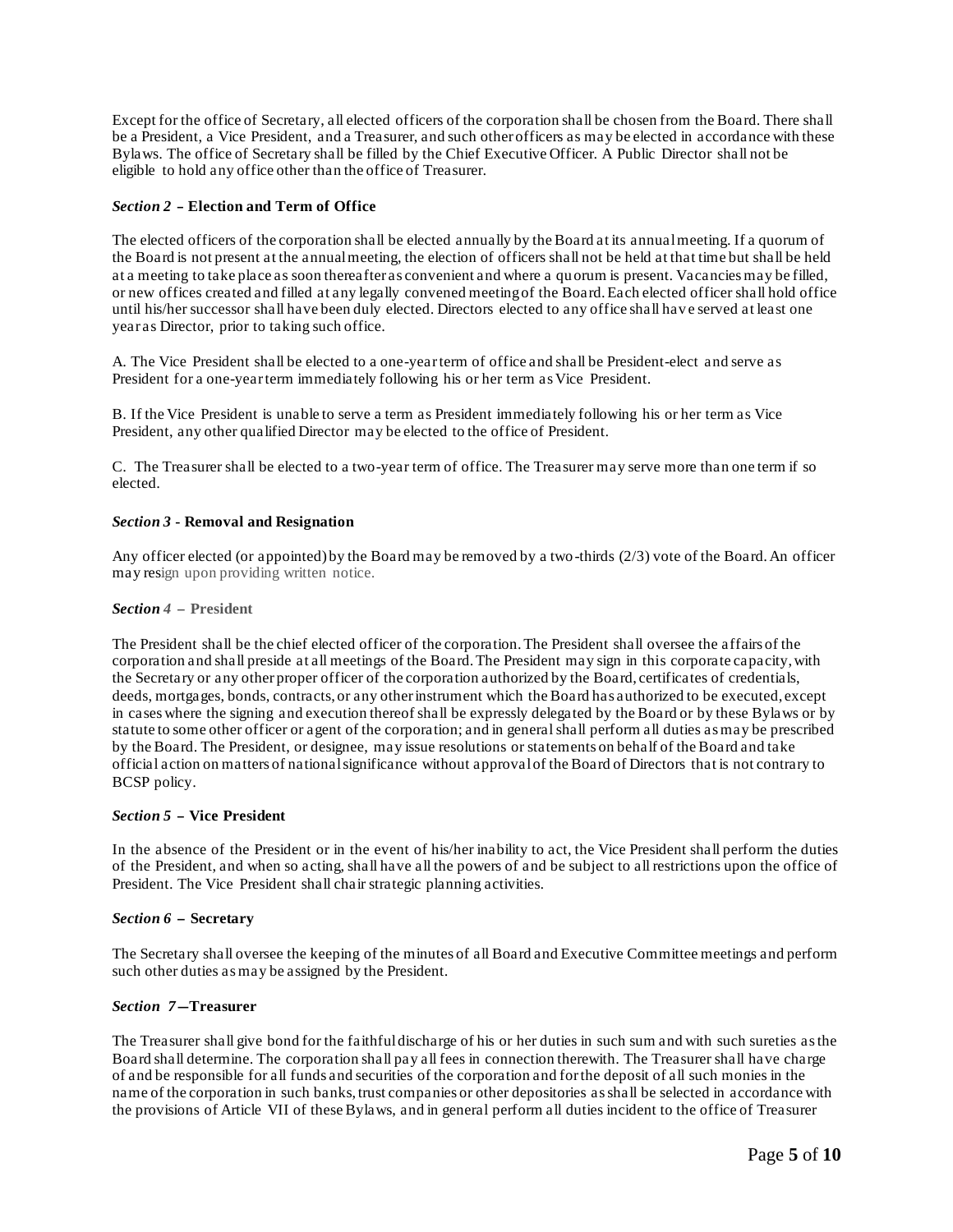and such other duties as from time to time may be assigned by the President. Any and all of the above duties may be carried out by the Chief Executive Officer so long as such duties are overseen by the Treasurer.

#### *Section 8***- Chief Executive Officer**

A. The Chief Executive Officer shall be an employee hired by the Board. The Chief Executive Officer shall be bonded, and under the supervision of the President, on behalf of the Board shall manage and supervise the business of the Board's operations and personnel and shall see that all orders and resolutions of the Board are carried into effect. The Chief Executive Officer shall perform such other duties and have such other authority as the President, and the Board of Directors may from time to time prescribe.

B. Subject to the terms of an employment contract, these bylaws, or a law providing otherwise, the Board may remove such Chief Executive Officer at any time with or without cause at a meeting called for that purpose by an affirmative vote of two thirds (2/3) of the full Board of Directors. The Chief Executive Officer may resign upon providing written notice to the President, in accordance with and subject to any contractual requirements.

#### *Section 9***- Employees**

BCSP may employ such technical, administrative, and clerical personnel, as it shall deem necessary to carry out its duties and operations. The Chief Executive Officer shall employ, supervise, and mainta in this staff.

#### *Section 10***-Consultants**

BCSP may engage the services of an Examination Consultant and other consultants as deemed necessary by a majority vote of the Board.

## *ARTICLE V* **CERTIFICATION**

#### *Section 1* **- General Provisions**

As prescribed by the Board, applicants for certification shall:

A. Submit an application for certification

B. Meet certification eligibility requirements

C. Except as provided elsewhere in these Bylaws and by resolutions of the Board, successfully comple te examinations for certification

D. Be of good moral character

E. Comply with the Procedures for Certification and Code of Ethics as adopted by the Board

#### *Section 2* **- Recertification**

Certifications must be maintained in a current and valid status as specified by the Recertification and annual renewal requirements established by the Board.

#### *Section 3* **-Board Final Authority**

The Board shall have the final authority for the purpose of examining and certifying candidates and credential holders.

# *ARTICLE VI* **INDEMNIFICATION**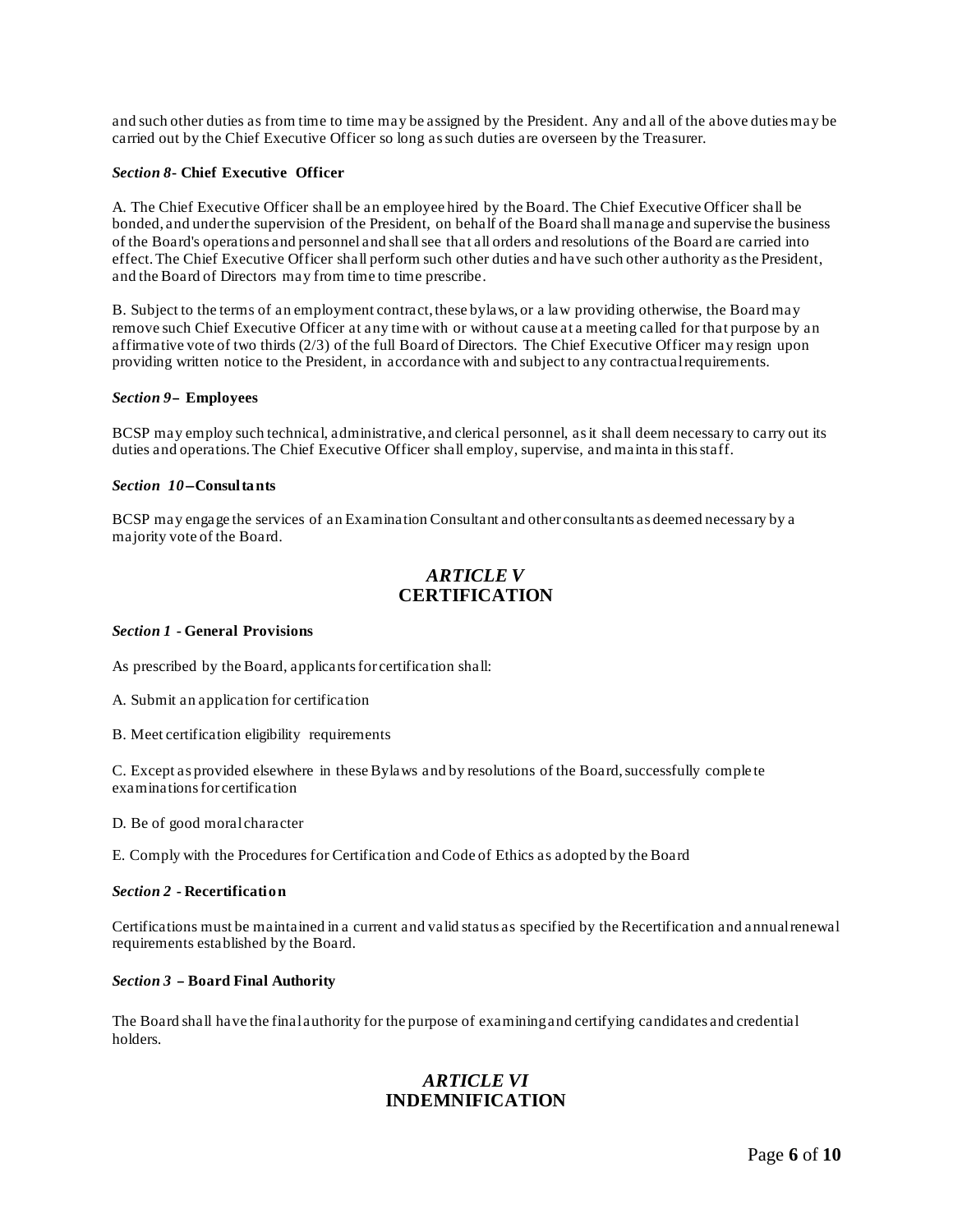## *Section 1 –* **Indemnification**

The corporation shall indemnify any person, his/heirs, executors, administrators or assigns who was or is a party or is threatened to be made a party to any threatened, pending, or completed action, suit, o r proceeding, whether civil, criminal, administrative, or investigative by reason of the fact that he or she is or was a director, officer, employee, or agent of the corporation, or is or was serving at the request of the corporation as a director, office r, employee, or agent of another corporation, partnership, joint venture, trust, or other enterprise, against expenses (including attorneys' fees), judgments, fines, and amounts paid in settlement actually and reasonably incurred by such person in connection with such action, suit, or proceeding, subject to the provisions of this Article.

## *Section 2 –* **Determination of Conduct**

Any indemnification under this Article (unless ordered by a court) shall be made by the corporation only as authorized in the specific case, upon a determination that indemnification of the director, officer, employee, or agent is proper in the circumstances because he or she acted in good faith and in a manner he or she reasonably believed to be in, or not opposed to, the best interests of the corporation and, with respect to any criminal action or proceeding, had no reasonable cause to believe his or her conduct was unlawful. Such determination shall be made (a) b y the board of directors by a majority vote of a quorum consisting of directors who were not parties to such action, suit, or proceeding or (b) if such a quorum is not obtainable, or even if obtainable, if a quorum of disinterested directors so directs, by independent legal counsel in a written opinion.

The termination of any action, suit, or proceeding by judgment, order, settlement, or conviction or upon a plea of nolo contendere or its equivalent shall not, of itself, create a presumption that the perso n did not act in good faith and in a manner he or she reasonably believed to be in or not opposed to the best interests of the corporation or, with respect to any criminal action or proceeding, that the person had reasonable cause to believe that his or her conduct.

#### *Section 3* **– Payment of Expenses in Advance**

Expenses incurred in defending a civil or criminal action, suit, or proceeding may be paid by the corporation in advance of the final disposition of such action, suit, or proceeding, as authorized by the board of directors in the specific case, upon receipt of an undertaking by or on behalf of the director, officer, employee, or agent to repay such amount, unless it shall ultimately be determined that he or she is entitled to be indemnified by the corporation as authorized in this Article.

#### *Section 4* **– Indemnification Not Exclusive**

The indemnification provided by this Article shall not be deemed exclusive of any other rights to which those seeking indemnification may be entitled under any bylaw, agreement, vote of disinterested directors, or otherwise, both as to action in his or her official capacity and as to action in another capacity while holding such office, and shall continue as to a person who has ceased to be a director, officer, employee, or agent, and shall inure to the benefit of the heirs, executors, and administrators of such a person.

## *Section 5* **– Insurance**

The corporation shall purchase and maintain insurance on behalf of any person who is or was a director, officer, employee, or agent of the corporation, or who is or was serving at the request of the corporation as a director, officer, employee, or agent of another corporation, partnership, joint venture, trust, or other enterprise, against any liability asserted against such person and incurred by such person in any such capacity, or arising out of his or her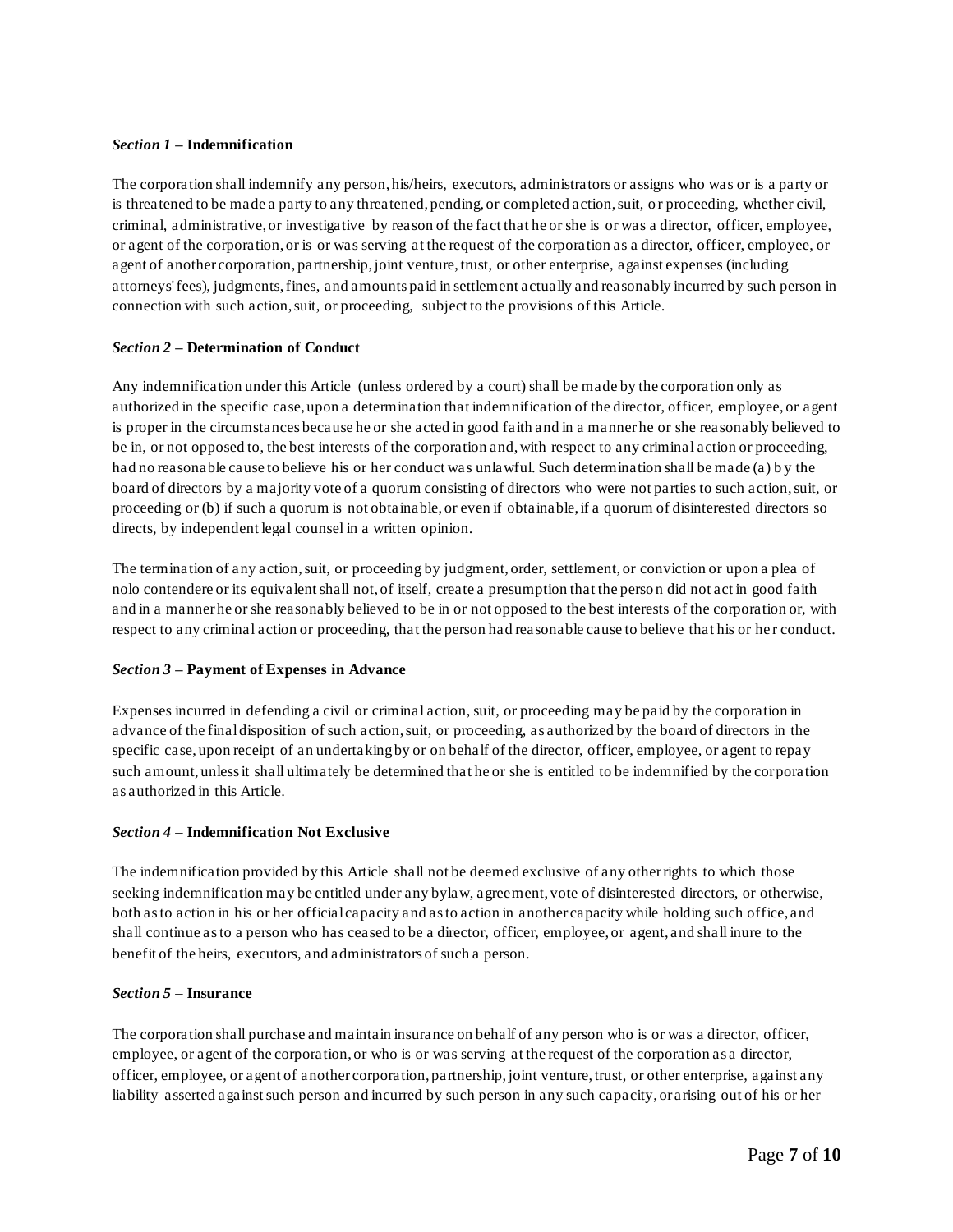status as such, whether or not the corporation would have the power to indemnify such person against such liability under the provisions of this Article.

## *ARTICLE VII*  **CONTRACTS, CHECKS, DEPOSITS AND FUNDS**

#### *Section 1* **- Contracts**

The Board may authorize in writing, any Director or employee of the corporation, in addition to the officers so authorized by these Bylaws, to enter into any contract or execute and deliver any instrument in the name of and on behalf of the corporation as may be necessary to carry out the purposes of the corporation.

#### *Section 2* **- Checks, Drafts, Payment**

All checks, drafts, or other orders for the payment of money, notes or other evidences of indebtedness issued in the name of the corporation, shall be signed by such officer, Director or employee of the corporation and in such manner as shall from time to time be determined by the Board.

#### *Section 3* **- Deposits**

All funds of the corporation, except for petty cash, shall be deposited from time to time to the credit of the corporation in such banks, trust companies or other depositories as the Board may select.

## *ARTICLE VIII* **BOOKS, RECORDS AND REPORTS**

#### *Section 1* **- Books and Records**

The corporation shall keep correct and complete records of accounts and shall also keep minutes of the proceedings of its Board, and committees having any of the authority of the Board and shall keep at the registered or principal office a record giving the names and addresses of all persons holding a valid credential issued by the BCSP.

## *Section 2* **- Reports**

Each year, a brief report of the activities of this corporation in the annual period ending December 31 shall be prepared by or at the direction of the President of this corporation and shall be presented to all Directors. Additionally, a fiscal report including an audit by an outside auditing firm shall be prepared and distributed to the Directors.

## *ARTICLE IX* **FISCAL YEAR**

#### *Section 1*

The fiscal year of the corporation shall begin on January 1 and end on the last day of December.

# *ARTICLE X* **CORPORATE SYMBOL**

#### *Section 1* **- Corporate Symbol**

The Board shall create an official name, and from time to time, an acronym and symbol of the corporation. The Board shall authorize legal counsel to file for and retain protection of these marks with the U.S. Patent and Trademark office and other countries deemed necessary by the Board. The Board shall establish procedures by which use of these marks by others may be authorized.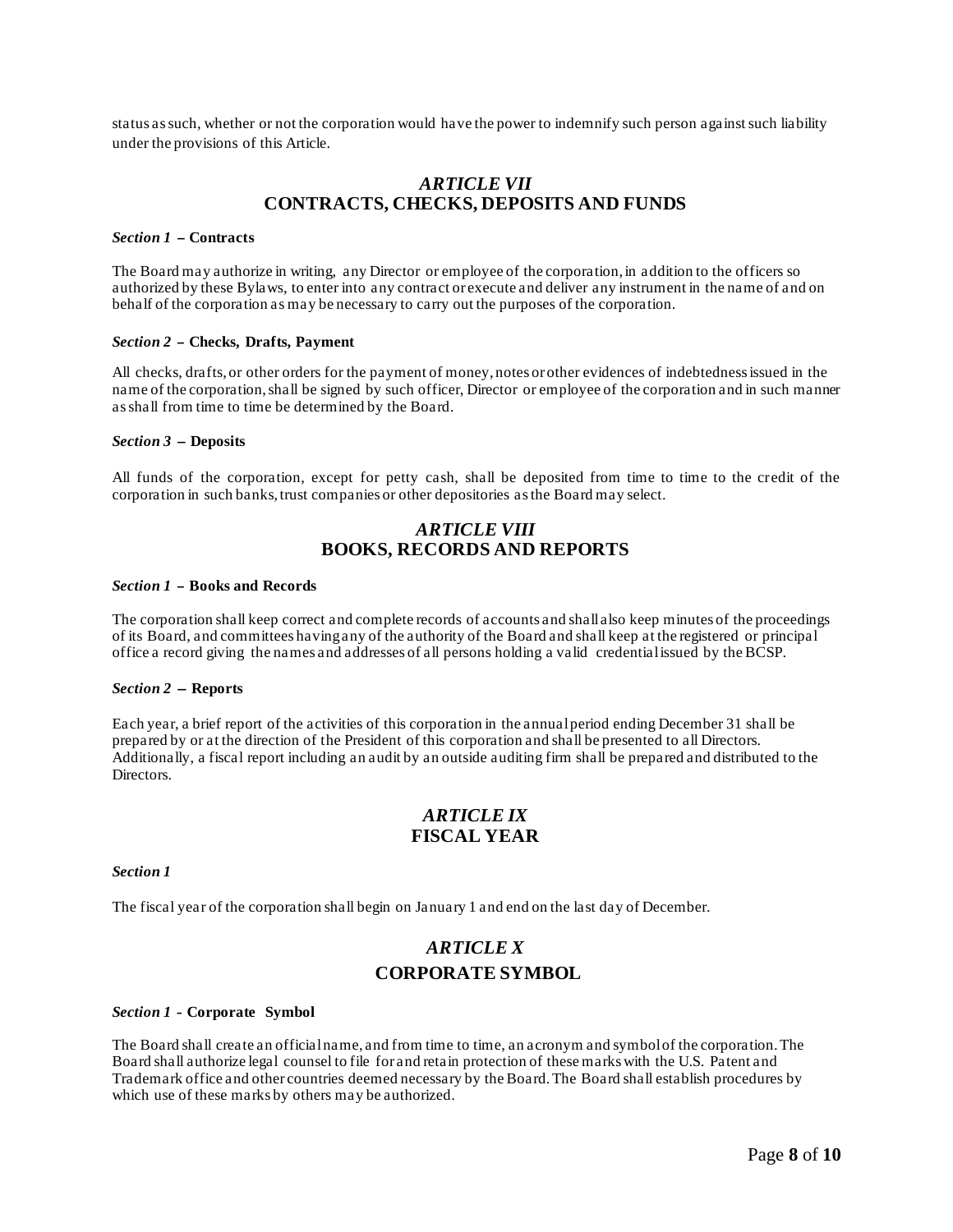# *ARTICLE XI* **WAIVER OF NOTICE**

#### *Section 1*

Whenever any notice is required to be given under the provisions of the Articles of Incorporation or the Bylaws of this corporation, a waiver thereof in writing signed by the person or persons entitled to such notice whether before or after the time stated therein, shall be deemed equivalent to the giving of such notice, ex cept as provided in Article XII of these Bylaws. Attendance at any legally convened meeting of the Board shall constitute a waiver of notice of such meeting.

## *ARTICLE XII*  **AMENDMENTS TO ARTICLES OF INCORPORATION AND BYLAWS**

#### *Section 1*

The Articles of Incorporation and Bylaws of this corporation may be altered, amended or repealed by action authorized by a two- thirds  $(2/3)$  vote of the entire Board at any regular meeting, or at a special meeting, for which written notice of the purpose shall be given to all members of the aforesaid Board, and further provided that no such action shall have the effect of requiring or permitting anything which, in the opinion of counsel designated by the President of this corporation, would result in the disqualification of the corporation under Section 501(c) of the Internal Revenue Code of 1954 (or the corresponding provision of any future United States Internal Revenue Law). The Bylaws may contain any provisions for the regulation and management of the affairs of the corporation not inconsistent with law or the Articles of Incorporation.

# *ARTICLE XIII*  **ADDITIONAL ORGANIZATIONAL UNITS**

#### *Section 1*

Without limiting the powers and authority of the Board of Directors as may be otherwise provided by law or these Bylaws, the Board of Directors may establish such subsidiaries, business units or other organizational units as the Board shall from time to time find necessary or convenient in carrying out the purposes of BCSP.

> Approved November 29, 1979 Amended July 26, 1983 Amended March 21, 1988 Amended February 21, 1989 Amended November 6, 1991 Amended May 25, 1992 Amended March 27, 1995 Amended July 17, 1997 Amended January 1, 2002 Amended April 23, 2002 Amended December 1, 2003 Amended November 23, 2004 Amended April 22, 2007 Amended October 25, 2008 Amended December 22, 2008 Amended December 30, 2009 Amended November 3, 2010 Amended January 1, 2012 Amended April 30, 2012 Amended June 30, 2012 Amended January 1, 2013